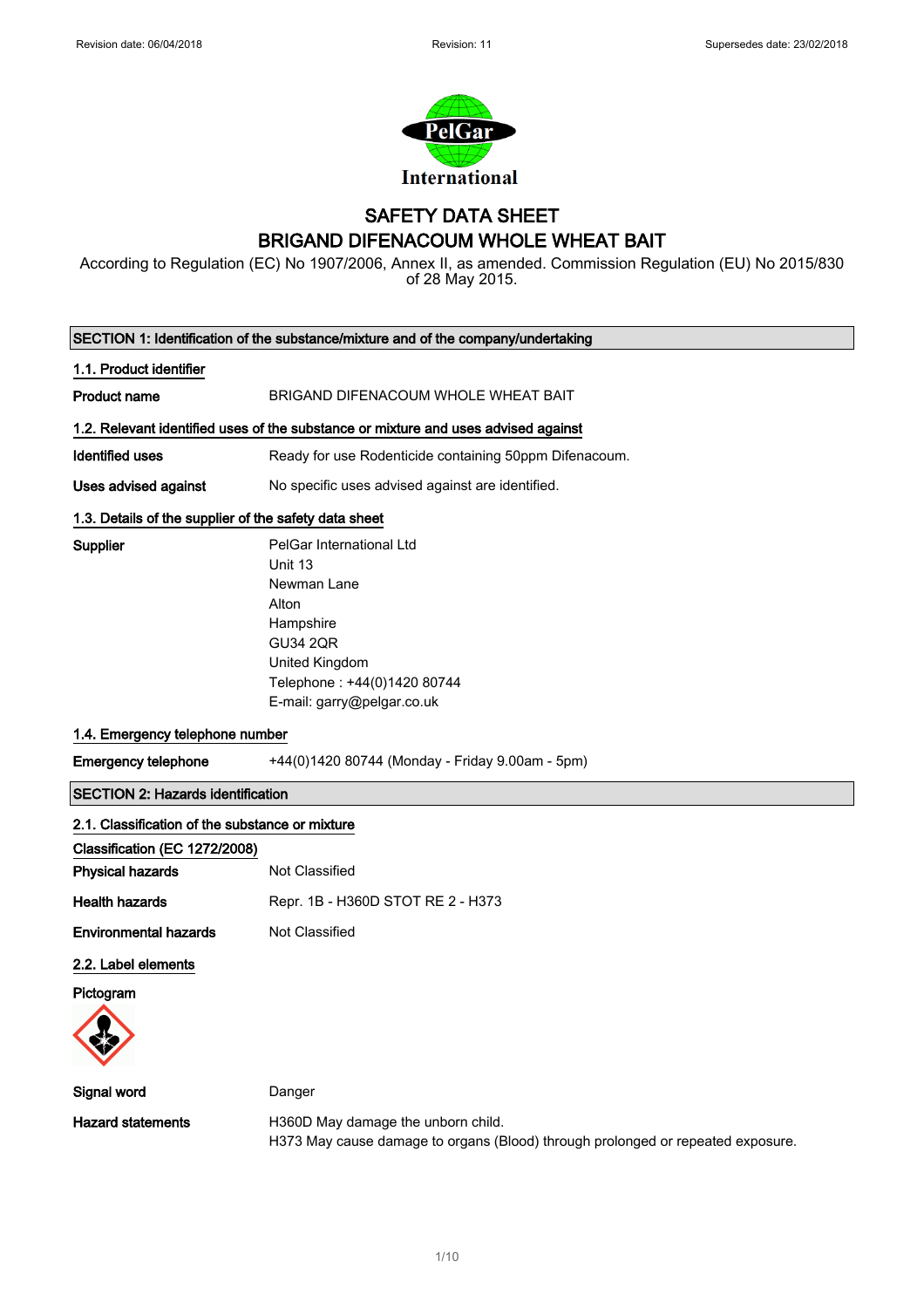| <b>Precautionary statements</b>   | P201 Obtain special instructions before use.<br>P202 Do not handle until all safety precautions have been read and understood.<br>P <sub>260</sub> Do not breathe dust.<br>P308+P313 IF exposed or concerned: Get medical advice/attention.<br>P314 Get medical advice/ attention if you feel unwell.<br>P405 Store locked up.<br>P501 Dispose of contents/ container in accordance with national regulations.<br>P281: Use personal protective equipment as required. |
|-----------------------------------|------------------------------------------------------------------------------------------------------------------------------------------------------------------------------------------------------------------------------------------------------------------------------------------------------------------------------------------------------------------------------------------------------------------------------------------------------------------------|
| Supplemental label<br>information | EUH 208 Contains 1, 2- Benzisothiazolin-3-one. May produce an allergic reaction.                                                                                                                                                                                                                                                                                                                                                                                       |

## 2.3. Other hazards

This product does not contain any substances classified as PBT or vPvB.

## SECTION 3: Composition/information on ingredients

| 3.2. Mixtures                                                                                                  |                               |
|----------------------------------------------------------------------------------------------------------------|-------------------------------|
| 2,2'-Iminodiethanol                                                                                            | < 0.1%                        |
| CAS number: 111-42-2                                                                                           | EC number: 203-868-0          |
| Classification<br><b>Acute Tox. 4 - H302</b><br>Skin Irrit. 2 - H315<br>Eye Dam. 1 - H318<br>STOT RE 2 - H373  |                               |
| Aniseed oil                                                                                                    | < 0.1%                        |
| CAS number: 8007-70-3                                                                                          |                               |
| Classification<br>Skin Sens. 1 - H317<br>Muta. 2 - H341<br>Carc. 2 - H351<br>Aquatic Chronic 3 - H412          |                               |
| 1,2-BENZISOTHIAZOLIN-3-ONE<br>CAS number: 2634-33-5                                                            | 0.02%<br>EC number: 220-120-9 |
| Classification<br>Skin Irrit. 2 - H315<br>Eye Dam. 1 - H318<br>Skin Sens. 1 - H317<br>Aquatic Chronic 2 - H411 |                               |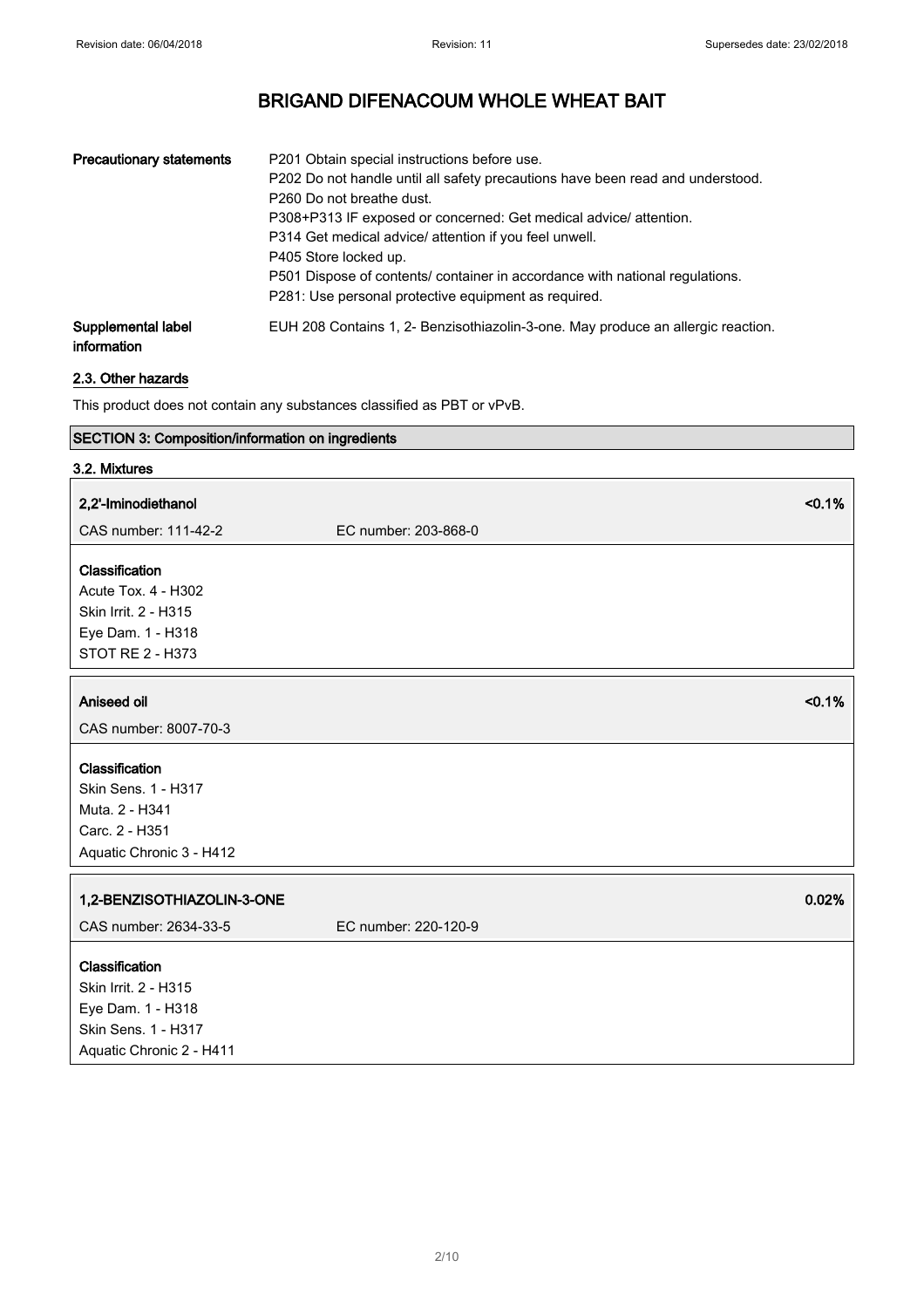| <b>DIFENACOUM (EU)</b>                                                                                                | 0.005%                                                                                                                                                                                                                                                                                                                                                                                                                                                                                                                           |
|-----------------------------------------------------------------------------------------------------------------------|----------------------------------------------------------------------------------------------------------------------------------------------------------------------------------------------------------------------------------------------------------------------------------------------------------------------------------------------------------------------------------------------------------------------------------------------------------------------------------------------------------------------------------|
| CAS number: 56073-07-5                                                                                                | EC number: 259-978-4                                                                                                                                                                                                                                                                                                                                                                                                                                                                                                             |
| M factor (Acute) = $10$                                                                                               | M factor (Chronic) = $10$                                                                                                                                                                                                                                                                                                                                                                                                                                                                                                        |
| Classification<br>Acute Tox. 1 - H300<br>Acute Tox. 1 - H310<br>Acute Tox. 1 - H330                                   |                                                                                                                                                                                                                                                                                                                                                                                                                                                                                                                                  |
| Repr. 1B - H360D                                                                                                      |                                                                                                                                                                                                                                                                                                                                                                                                                                                                                                                                  |
| <b>STOT RE 1 - H372</b>                                                                                               |                                                                                                                                                                                                                                                                                                                                                                                                                                                                                                                                  |
| Aquatic Acute 1 - H400<br>Aquatic Chronic 1 - H410                                                                    |                                                                                                                                                                                                                                                                                                                                                                                                                                                                                                                                  |
|                                                                                                                       |                                                                                                                                                                                                                                                                                                                                                                                                                                                                                                                                  |
| <b>Denatonium Benzoate</b>                                                                                            | 0.001%                                                                                                                                                                                                                                                                                                                                                                                                                                                                                                                           |
| CAS number: 3734-33-6                                                                                                 | EC number: 223-095-2                                                                                                                                                                                                                                                                                                                                                                                                                                                                                                             |
| Classification<br><b>Acute Tox. 4 - H332</b><br>Skin Irrit. 2 - H315<br>Eye Dam. 1 - H318<br>Aquatic Chronic 3 - H412 |                                                                                                                                                                                                                                                                                                                                                                                                                                                                                                                                  |
|                                                                                                                       |                                                                                                                                                                                                                                                                                                                                                                                                                                                                                                                                  |
| <b>SECTION 4: First aid measures</b>                                                                                  | The full text for all hazard statements is displayed in Section 16.                                                                                                                                                                                                                                                                                                                                                                                                                                                              |
|                                                                                                                       |                                                                                                                                                                                                                                                                                                                                                                                                                                                                                                                                  |
| 4.1. Description of first aid measures<br><b>General information</b>                                                  |                                                                                                                                                                                                                                                                                                                                                                                                                                                                                                                                  |
|                                                                                                                       | In case of accident or if you feel unwell, seek medical advice immediately (show the label<br>where possible). Advice for Medical Doctors: Difenacoum is an indirect anti-coagulant.<br>Phytomenadione, Vitamin K, is antidotal. Determin prothrombin time not less than 18 hours<br>after consumption. If elevated, administer Vitamin K1 until prothrombin time normalises.<br>Continue determination of prothrombin time for two weeks after withdrawal of antidote and<br>resume treatment if elevation occurs in that time. |
| Inhalation                                                                                                            | Unlikely to present an inhalation hazard unless excessive dust is present. Move to fresh air.<br>Obtain medical advice immediately. Move affected person to fresh air and keep warm and at<br>rest in a position comfortable for breathing. Loosen tight clothing such as collar, tie or belt. Get<br>medical attention if symptoms are severe or persist.                                                                                                                                                                       |
| Ingestion                                                                                                             | Rinse mouth thoroughly with water. Do not induce vomiting. Get medical attention<br>immediately.                                                                                                                                                                                                                                                                                                                                                                                                                                 |
| Skin contact                                                                                                          | May cause irritation to susceptible persons. Immediately take off all contaminated clothing.<br>Wash immediately with plenty of soap and water and seek medical advice                                                                                                                                                                                                                                                                                                                                                           |
| Eye contact                                                                                                           | May cause eye irritation to susceptible persons. Rinse immediately with plenty of water and<br>seek medical advice. Rinse cautiously with water for several minutes. Get medical attention if<br>irritation persists after washing.                                                                                                                                                                                                                                                                                              |
| <b>Protection of first aiders</b>                                                                                     | First aid personnel should wear appropriate protective equipment during any rescue.                                                                                                                                                                                                                                                                                                                                                                                                                                              |
|                                                                                                                       | 4.2. Most important symptoms and effects, both acute and delayed                                                                                                                                                                                                                                                                                                                                                                                                                                                                 |
|                                                                                                                       |                                                                                                                                                                                                                                                                                                                                                                                                                                                                                                                                  |

General information The severity of the symptoms described will vary dependent on the concentration and the length of exposure.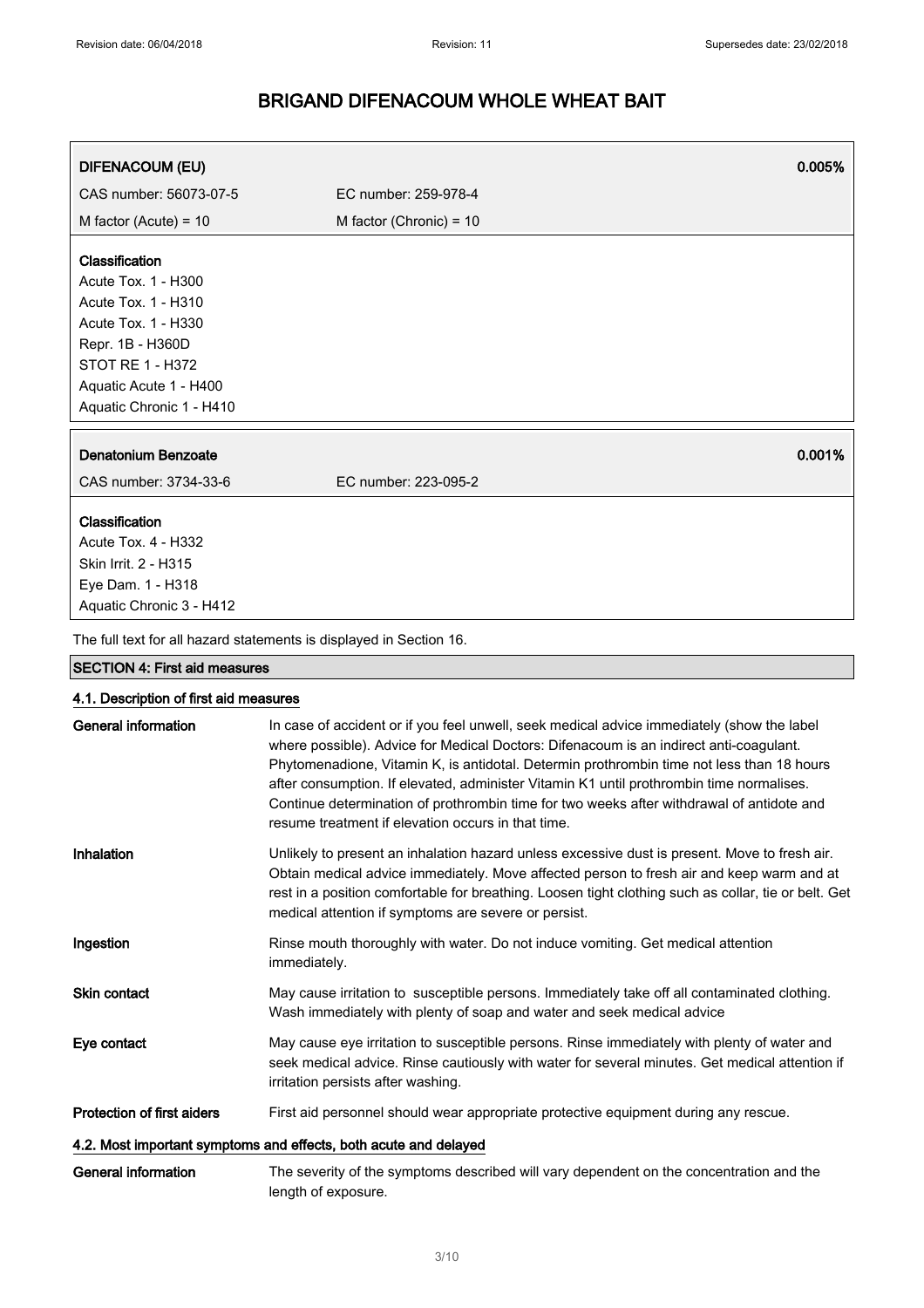| Inhalation                                                               | Unlikely to present an inhalation hazard. If symptoms develop move the exposed person to<br>fresh air. Immediately obtain medical advice.                                                                                                                                                                                                                                                                                                   |  |
|--------------------------------------------------------------------------|---------------------------------------------------------------------------------------------------------------------------------------------------------------------------------------------------------------------------------------------------------------------------------------------------------------------------------------------------------------------------------------------------------------------------------------------|--|
| Ingestion                                                                | Rinse mouth. Do NOT induce vomiting. Call a doctor immediately.                                                                                                                                                                                                                                                                                                                                                                             |  |
| <b>Skin contact</b>                                                      | Prolonged contact may cause dryness of the skin.                                                                                                                                                                                                                                                                                                                                                                                            |  |
| Eye contact                                                              | No specific symptoms known. May be slightly irritating to eyes.                                                                                                                                                                                                                                                                                                                                                                             |  |
|                                                                          | 4.3. Indication of any immediate medical attention and special treatment needed                                                                                                                                                                                                                                                                                                                                                             |  |
| Notes for the doctor                                                     | Treat symptomatically.                                                                                                                                                                                                                                                                                                                                                                                                                      |  |
| <b>SECTION 5: Firefighting measures</b>                                  |                                                                                                                                                                                                                                                                                                                                                                                                                                             |  |
| 5.1. Extinguishing media                                                 |                                                                                                                                                                                                                                                                                                                                                                                                                                             |  |
| Suitable extinguishing media                                             | The product is not flammable. Extinguish with alcohol-resistant foam, carbon dioxide, dry<br>powder or water fog. Use fire-extinguishing media suitable for the surrounding fire.                                                                                                                                                                                                                                                           |  |
| Unsuitable extinguishing<br>media                                        | Do not use water jet as an extinguisher, as this will spread the fire.                                                                                                                                                                                                                                                                                                                                                                      |  |
| 5.2. Special hazards arising from the substance or mixture               |                                                                                                                                                                                                                                                                                                                                                                                                                                             |  |
| Specific hazards                                                         | None known.                                                                                                                                                                                                                                                                                                                                                                                                                                 |  |
| <b>Hazardous combustion</b><br>products                                  | Thermal decomposition or combustion products may include the following substances:<br>Harmful gases or vapours.                                                                                                                                                                                                                                                                                                                             |  |
| 5.3. Advice for firefighters                                             |                                                                                                                                                                                                                                                                                                                                                                                                                                             |  |
| Protective actions during<br>firefighting                                | Avoid breathing fire gases or vapours. Evacuate area. Cool containers exposed to heat with<br>water spray and remove them from the fire area if it can be done without risk. Cool containers<br>exposed to flames with water until well after the fire is out.                                                                                                                                                                              |  |
| Special protective equipment<br>for firefighters                         | Wear positive-pressure self-contained breathing apparatus (SCBA) and appropriate protective<br>clothing. Firefighter's clothing conforming to European standard EN469 (including helmets,<br>protective boots and gloves) will provide a basic level of protection for chemical incidents.                                                                                                                                                  |  |
| <b>SECTION 6: Accidental release measures</b>                            |                                                                                                                                                                                                                                                                                                                                                                                                                                             |  |
| 6.1. Personal precautions, protective equipment and emergency procedures |                                                                                                                                                                                                                                                                                                                                                                                                                                             |  |
| <b>Personal precautions</b>                                              | Wear protective clothing as described in Section 8 of this safety data sheet. No action shall be<br>taken without appropriate training or involving any personal risk.                                                                                                                                                                                                                                                                      |  |
| 6.2. Environmental precautions                                           |                                                                                                                                                                                                                                                                                                                                                                                                                                             |  |
| <b>Environmental precautions</b>                                         | Avoid discharge into drains or watercourses or onto the ground.                                                                                                                                                                                                                                                                                                                                                                             |  |
| 6.3. Methods and material for containment and cleaning up                |                                                                                                                                                                                                                                                                                                                                                                                                                                             |  |
| Methods for cleaning up                                                  | Wear protective clothing as described in Section 8 of this safety data sheet. Clear up spills<br>immediately and dispose of waste safely. Collect spillage with a shovel and broom, or similar<br>and reuse, if possible. Collect and place in suitable waste disposal containers and seal<br>securely. Flush contaminated area with plenty of water. Wash thoroughly after dealing with a<br>spillage. For waste disposal, see Section 13. |  |
| 6.4. Reference to other sections                                         |                                                                                                                                                                                                                                                                                                                                                                                                                                             |  |
| Reference to other sections                                              | For personal protection, see Section 8. See Section 11 for additional information on health<br>hazards. See Section 12 for additional information on ecological hazards. For waste disposal,<br>see Section 13.                                                                                                                                                                                                                             |  |
| <b>SECTION 7: Handling and storage</b>                                   |                                                                                                                                                                                                                                                                                                                                                                                                                                             |  |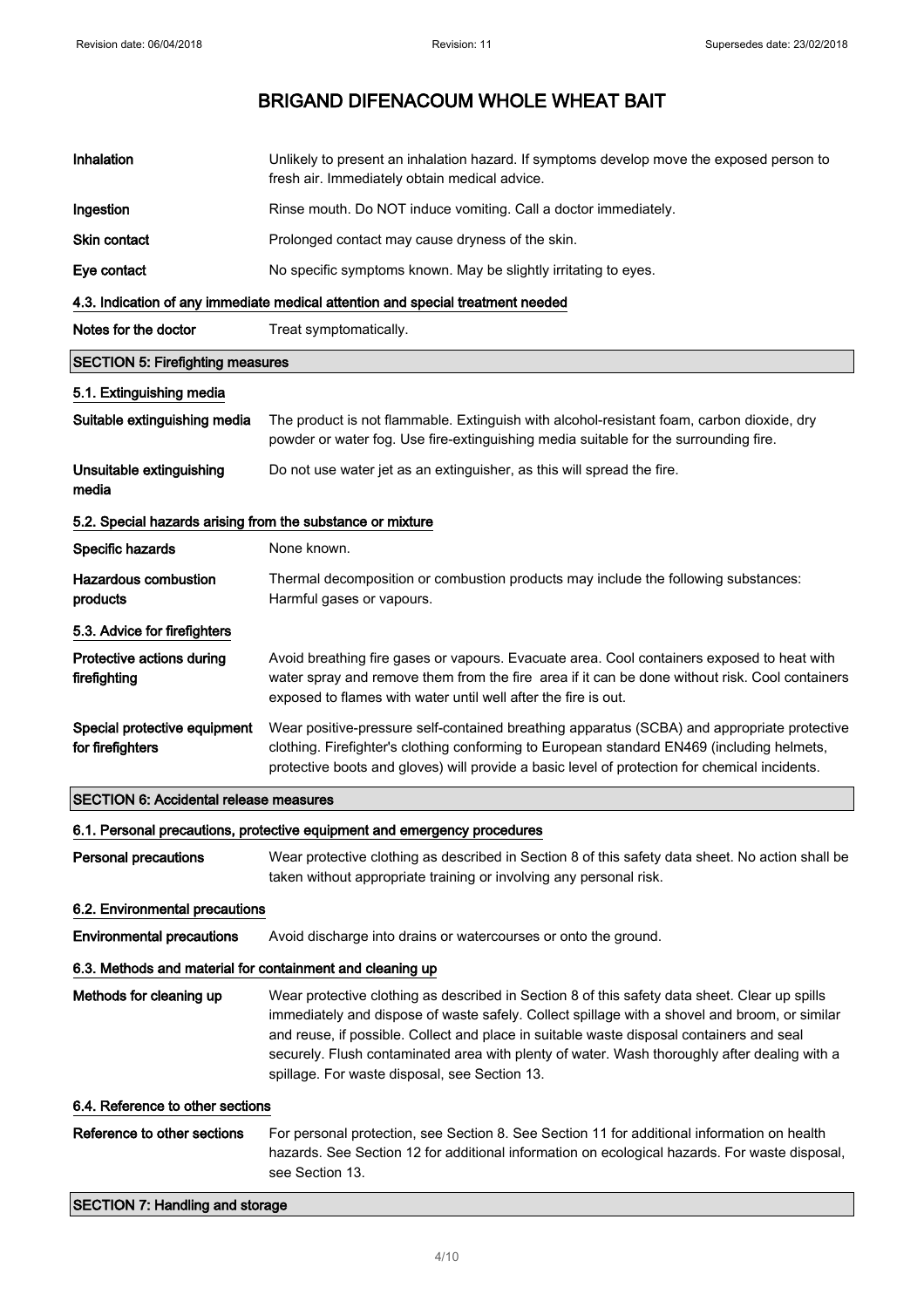### 7.1. Precautions for safe handling

| Usage precautions                                                 | Read and follow manufacturer's recommendations. Wear protective clothing as described in<br>Section 8 of this safety data sheet. Keep away from food, drink and animal feeding stuffs.<br>Keep container tightly sealed when not in use. Keep away from heat, hot surfaces, sparks,<br>open flames and other ignition sources. No smoking. |  |
|-------------------------------------------------------------------|--------------------------------------------------------------------------------------------------------------------------------------------------------------------------------------------------------------------------------------------------------------------------------------------------------------------------------------------|--|
| Advice on general<br>occupational hygiene                         | Wash promptly if skin becomes contaminated. Take off contaminated clothing. Wash<br>contaminated clothing before reuse.                                                                                                                                                                                                                    |  |
| 7.2. Conditions for safe storage, including any incompatibilities |                                                                                                                                                                                                                                                                                                                                            |  |
| Storage precautions                                               | Keep out of the reach of children. Keep away from food, drink and animal feeding stuffs. Keep<br>only in the original container. Keep container tightly closed, in a cool, well ventilated place.<br>Keep containers upright. Protect containers from damage.                                                                              |  |
| Storage class                                                     | Unspecified storage.                                                                                                                                                                                                                                                                                                                       |  |
| 7.3. Specific end use(s)                                          |                                                                                                                                                                                                                                                                                                                                            |  |
| Specific end use(s)                                               | The identified uses for this product are detailed in Section 1.2.                                                                                                                                                                                                                                                                          |  |
| Usage description                                                 | Ready to use rodenticide containing 50 ppm Difenacoum.                                                                                                                                                                                                                                                                                     |  |
| <b>SECTION 8: Exposure Controls/personal protection</b>           |                                                                                                                                                                                                                                                                                                                                            |  |
| 8.1. Control parameters                                           |                                                                                                                                                                                                                                                                                                                                            |  |
| Occupational exposure limits                                      |                                                                                                                                                                                                                                                                                                                                            |  |
| Propane-1,2-diol (Propane-1,2-diol Particulates)                  | WEL 8-Hr limit mg/M3: 10                                                                                                                                                                                                                                                                                                                   |  |
|                                                                   | Propane-1,2-diol (Propane-1,2-diol total vapour and particulates)<br>WEL 8-Hr limit ppm: 150                                                                                                                                                                                                                                               |  |

WEL 8Hr limit mg/M3: 474

Whole Wheat Grain WEL 8-hr limit mg/m3: 10 (grain dust) WEL 15 min limit mg/m3: 30 (grain dust)

### 8.2. Exposure controls

| Appropriate engineering<br>controls       | Provide adequate ventilation.                                                                                                         |
|-------------------------------------------|---------------------------------------------------------------------------------------------------------------------------------------|
| Personal protection                       | Keep away from food stuffs.                                                                                                           |
| Eye/face protection                       | No specific eye protection required during normal use. Avoid contact with eyes.                                                       |
| Hand protection                           | Suitable chemical resistant gloves are recommended for professional users.                                                            |
| Other skin and body<br>protection         | Personal protective equipment for the body should be selected based on the task being<br>performed and the risks involved.            |
| Hygiene measures                          | Wash hands thoroughly after handling. Do not eat, drink or smoke when using this product.<br>Wash contaminated clothing before reuse. |
| Respiratory protection                    | No specific recommendations. Provide adequate ventilation.                                                                            |
| <b>Environmental exposure</b><br>controls | Keep container tightly sealed when not in use. Avoid release to the environment.                                                      |

### SECTION 9: Physical and Chemical Properties

#### 9.1. Information on basic physical and chemical properties

| Appearance      | Whole wheat granules.     |
|-----------------|---------------------------|
| Colour          | Blue.                     |
| Odour           | Slight.                   |
| Odour threshold | No information available. |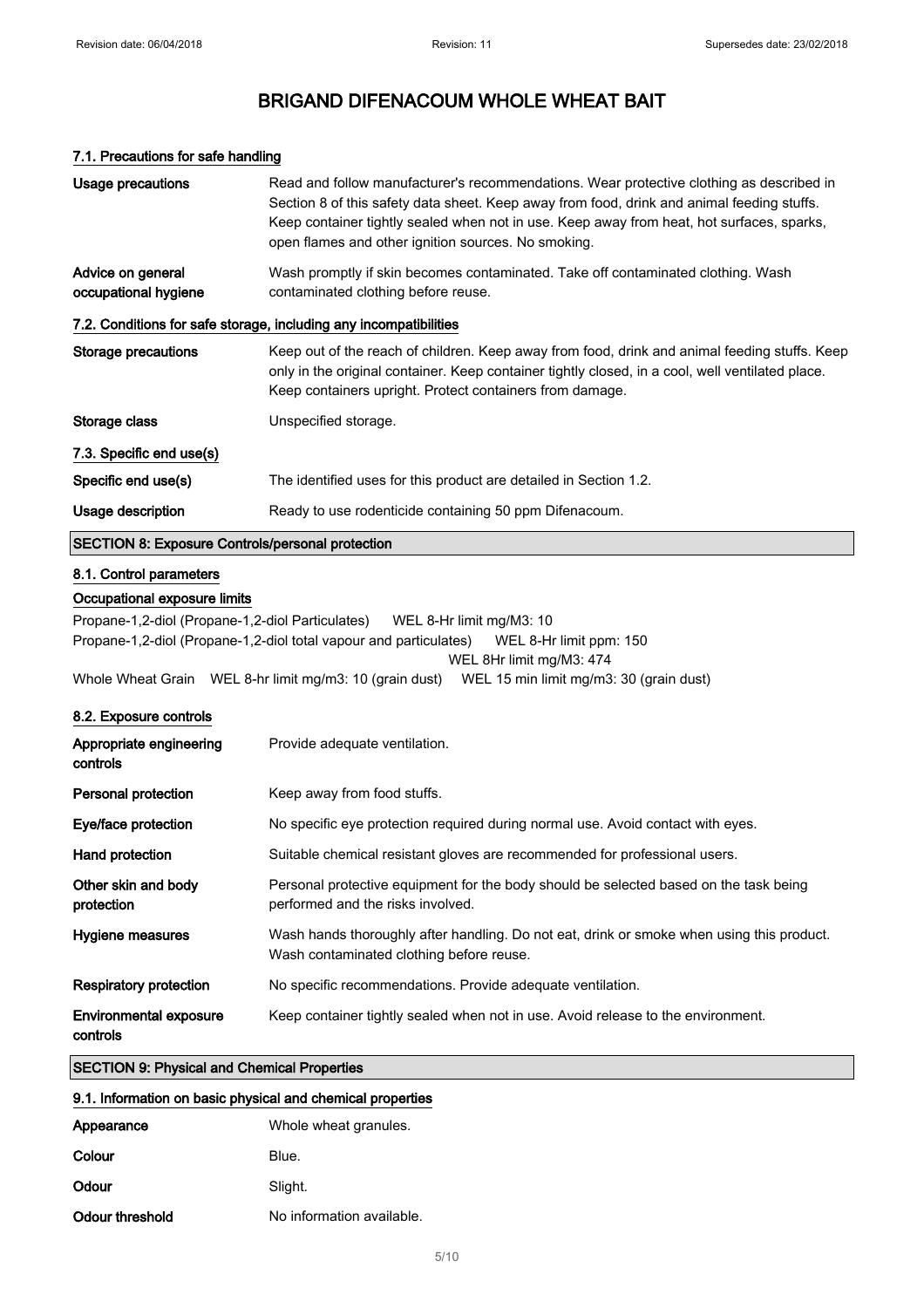# BRIGAND DIFENACOUM WHOLE WHEAT BAIT

| рH                                              | No information available.                                                                                              |
|-------------------------------------------------|------------------------------------------------------------------------------------------------------------------------|
| <b>Melting point</b>                            | Not relevant.                                                                                                          |
| Initial boiling point and range                 | Not relevant.                                                                                                          |
| Flash point                                     | No information available.                                                                                              |
| <b>Evaporation rate</b>                         | Not relevant.                                                                                                          |
| <b>Evaporation factor</b>                       | No information available.                                                                                              |
| Flammability (solid, gas)                       | combustible                                                                                                            |
| Upper/lower flammability or<br>explosive limits | No information available.                                                                                              |
| Other flammability                              | No information available.                                                                                              |
| Vapour pressure                                 | Not relevant.                                                                                                          |
| <b>Vapour density</b>                           | Not relevant.                                                                                                          |
| <b>Relative density</b>                         | No information available.                                                                                              |
| <b>Bulk density</b>                             | No information available.                                                                                              |
| Solubility(ies)                                 | No information available.                                                                                              |
| <b>Partition coefficient</b>                    | Not relevant.                                                                                                          |
| Auto-ignition temperature                       | No information available.                                                                                              |
| <b>Decomposition Temperature</b>                | No information available.                                                                                              |
| <b>Viscosity</b>                                | Not relevant.                                                                                                          |
| <b>Explosive properties</b>                     | Not considered to be explosive.                                                                                        |
| Explosive under the influence<br>of a flame     | Not considered to be explosive.                                                                                        |
| <b>Oxidising properties</b>                     | Not oxidising.                                                                                                         |
| 9.2. Other information                          |                                                                                                                        |
| <b>SECTION 10: Stability and reactivity</b>     |                                                                                                                        |
| 10.1. Reactivity                                |                                                                                                                        |
| Reactivity                                      | There are no known reactivity hazards associated with this product.                                                    |
| 10.2. Chemical stability                        |                                                                                                                        |
| <b>Stability</b>                                | Stable at normal ambient temperatures and when used as recommended. Stable under the<br>prescribed storage conditions. |
| 10.3. Possibility of hazardous reactions        |                                                                                                                        |
| Possibility of hazardous<br>reactions           | Oxidising agents.                                                                                                      |
| 10.4. Conditions to avoid                       |                                                                                                                        |
| <b>Conditions to avoid</b>                      | Heat, flames and sparks.                                                                                               |
| 10.5. Incompatible materials                    |                                                                                                                        |
| Materials to avoid                              | No specific material or group of materials is likely to react with the product to produce a<br>hazardous situation.    |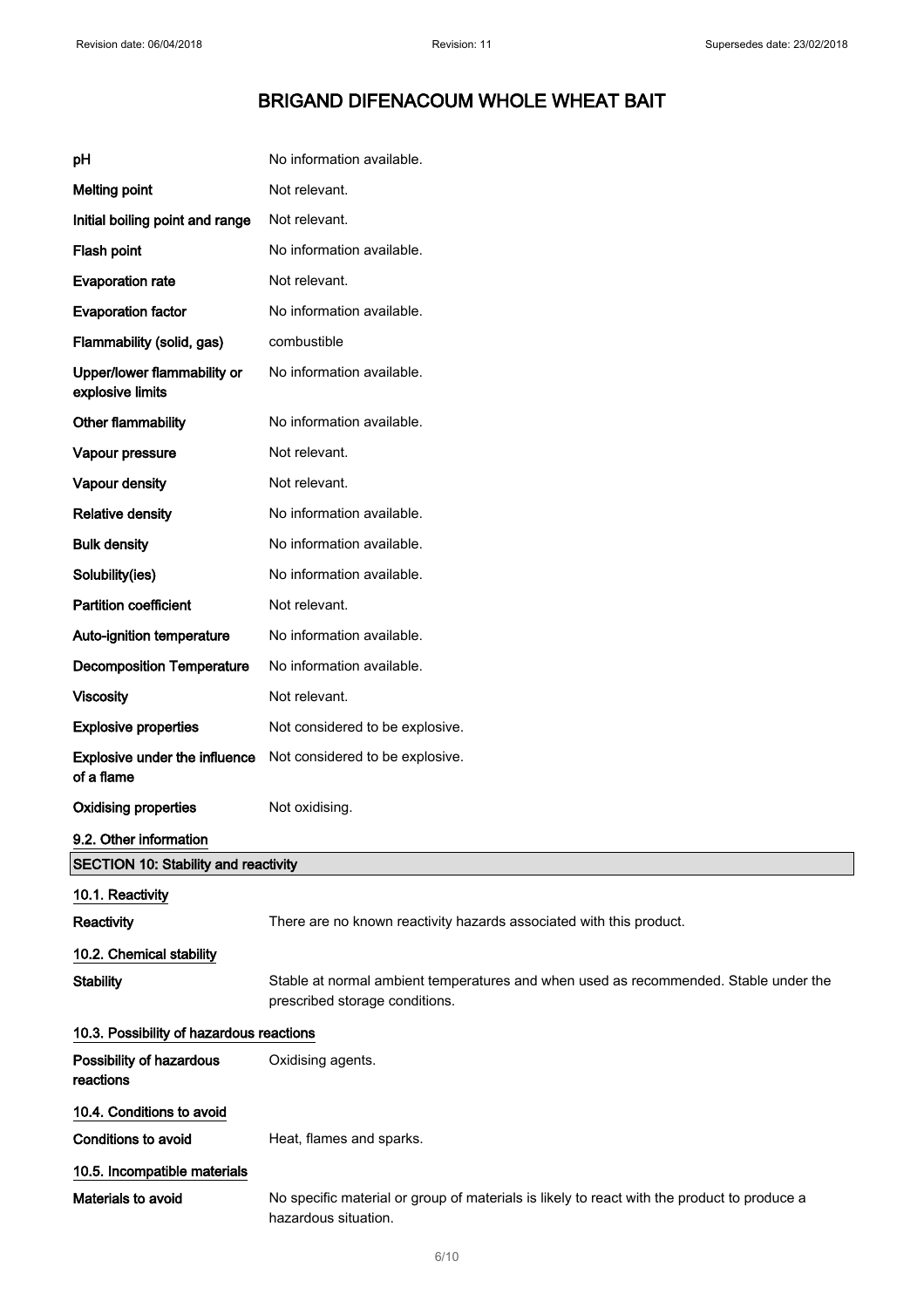### 10.6. Hazardous decomposition products

Hazardous decomposition products Does not decompose when used and stored as recommended. Thermal decomposition or combustion products may include the following substances: Harmful gases or vapours.

| <b>SECTION 11: Toxicological information</b>                        |                                                                                                                                                                                    |  |
|---------------------------------------------------------------------|------------------------------------------------------------------------------------------------------------------------------------------------------------------------------------|--|
| 11.1. Information on toxicological effects                          |                                                                                                                                                                                    |  |
| Acute toxicity - oral                                               |                                                                                                                                                                                    |  |
| Notes (oral LD <sub>50</sub> )                                      | >2000 mg/kg                                                                                                                                                                        |  |
| Acute toxicity - dermal                                             |                                                                                                                                                                                    |  |
| Notes (dermal LD <sub>50</sub> )                                    | >2000 mg/kg                                                                                                                                                                        |  |
| Acute toxicity - inhalation<br>Notes (inhalation LC <sub>50</sub> ) | >5 mg/l (Dust)                                                                                                                                                                     |  |
| Skin corrosion/irritation<br>Animal data                            | Based on available data the classification criteria are not met.                                                                                                                   |  |
| Serious eye damage/irritation                                       |                                                                                                                                                                                    |  |
| Serious eye damage/irritation                                       | Based on available data the classification criteria are not met.                                                                                                                   |  |
| <b>Respiratory sensitisation</b>                                    |                                                                                                                                                                                    |  |
| Respiratory sensitisation                                           | Based on available data the classification criteria are not met.                                                                                                                   |  |
| Skin sensitisation<br><b>Skin sensitisation</b>                     | Based on available data the classification criteria are not met.                                                                                                                   |  |
| Germ cell mutagenicity<br>Genotoxicity - in vitro                   | Based on available data the classification criteria are not met.                                                                                                                   |  |
| Carcinogenicity                                                     |                                                                                                                                                                                    |  |
| Carcinogenicity                                                     | Based on available data the classification criteria are not met.                                                                                                                   |  |
| <b>IARC</b> carcinogenicity                                         | None of the ingredients are listed or exempt.                                                                                                                                      |  |
| <b>Reproductive toxicity</b>                                        |                                                                                                                                                                                    |  |
| Reproductive toxicity - fertility                                   | Based on available data the classification criteria are not met.                                                                                                                   |  |
| Reproductive toxicity -<br>development                              | May damage the unborn child.                                                                                                                                                       |  |
| Specific target organ toxicity - single exposure                    |                                                                                                                                                                                    |  |
| STOT - single exposure                                              | Not classified as a specific target organ toxicant after a single exposure.                                                                                                        |  |
| Specific target organ toxicity - repeated exposure                  |                                                                                                                                                                                    |  |
| STOT - repeated exposure                                            | STOT RE 2 - H373 May cause damage to organs through prolonged or repeated exposure.                                                                                                |  |
| <b>Aspiration hazard</b>                                            |                                                                                                                                                                                    |  |
| Aspiration hazard                                                   | Not relevant. Solid.                                                                                                                                                               |  |
| <b>General information</b>                                          | Avoid contact during pregnancy/while nursing. May damage fertility. The severity of the<br>symptoms described will vary dependent on the concentration and the length of exposure. |  |
| Inhalation                                                          | No specific symptoms known.                                                                                                                                                        |  |
| Ingestion                                                           | See section 4 - First Aid                                                                                                                                                          |  |
| Skin contact                                                        | Prolonged contact may cause dryness of the skin.                                                                                                                                   |  |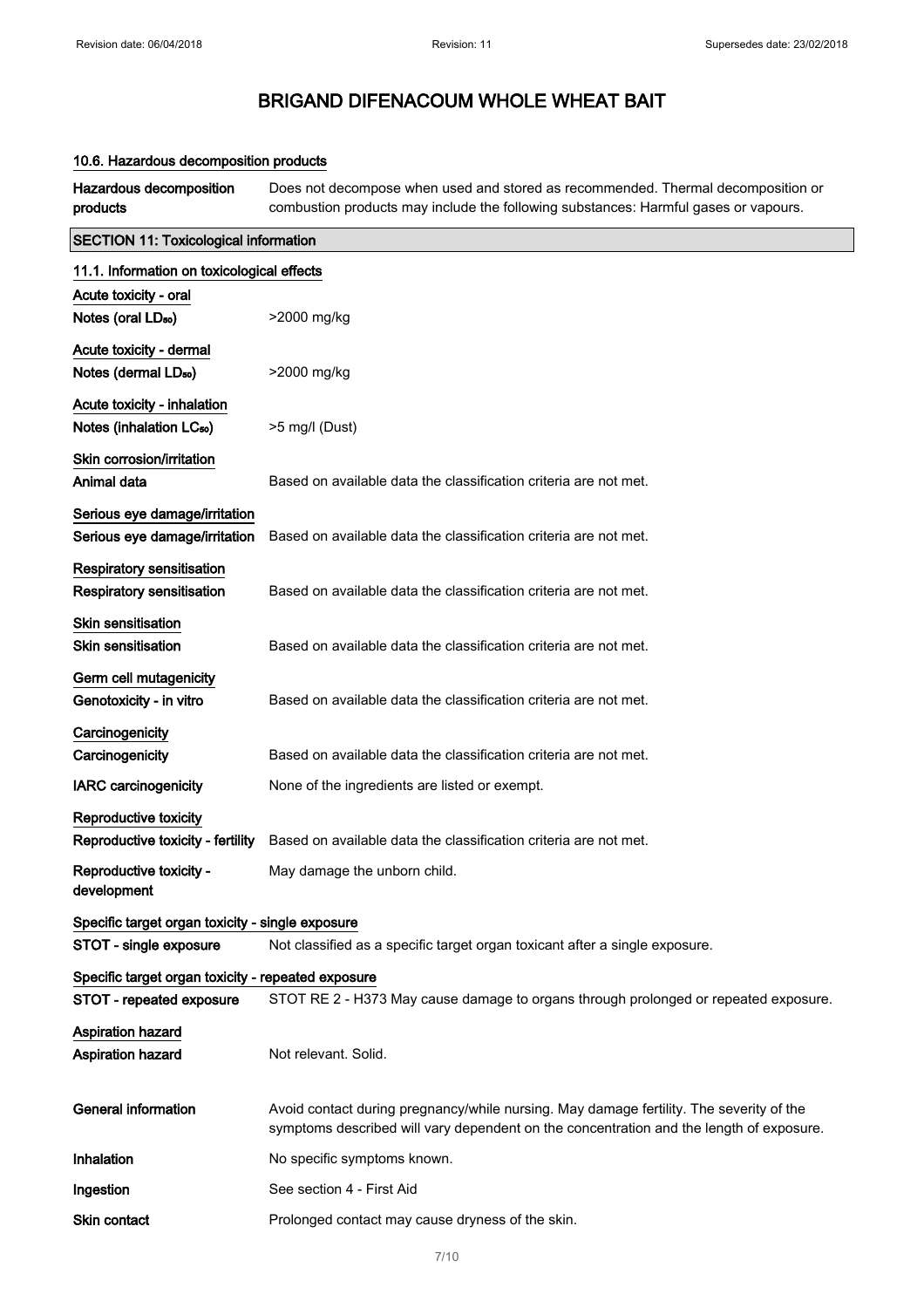| Eye contact                                | No specific symptoms known.                                                                                                                                               |  |
|--------------------------------------------|---------------------------------------------------------------------------------------------------------------------------------------------------------------------------|--|
| Route of exposure                          | Ingestion Inhalation Skin and/or eye contact                                                                                                                              |  |
| <b>Toxicity of ingredients</b>             | Denatonium Benzoate<br>Oral (Rat) LD50 = 584 mg/kg Difenacoum Acute Oral ≤5mg/kg<br>Acute Dermal ≤50mg/kg Acute Inhalation ≤0.05mg/kg (Commission Regulation 2016/1179)   |  |
| <b>SECTION 12: Ecological Information</b>  |                                                                                                                                                                           |  |
| Ecotoxicity                                | Not regarded as dangerous for the environment. However, large or frequent spills may have<br>hazardous effects on the environment.                                        |  |
| 12.1. Toxicity                             |                                                                                                                                                                           |  |
| <b>Toxicity</b>                            | Based on available data the classification criteria are not met.                                                                                                          |  |
| 12.2. Persistence and degradability        |                                                                                                                                                                           |  |
|                                            | Persistence and degradability The degradability of the product is not known.                                                                                              |  |
| 12.3. Bioaccumulative potential            |                                                                                                                                                                           |  |
| <b>Bioaccumulative potential</b>           | No data available on bioaccumulation.                                                                                                                                     |  |
| <b>Partition coefficient</b>               | Not relevant.                                                                                                                                                             |  |
| 12.4. Mobility in soil                     |                                                                                                                                                                           |  |
| <b>Mobility</b>                            | No data available.                                                                                                                                                        |  |
| 12.5. Results of PBT and vPvB assessment   |                                                                                                                                                                           |  |
| 12.6. Other adverse effects                |                                                                                                                                                                           |  |
| Other adverse effects                      | Toxic to mammals, including domesticated animals and birds if ingested. Exposure of non-<br>target animals should be prevented.                                           |  |
| <b>Toxicity of ingredients</b>             | Difenacoum<br>Daphnia EC50/48Hr = 0.91 mg/l Rainbow trout LC50/96Hr = 0.33 mg/l                                                                                           |  |
| <b>SECTION 13: Disposal considerations</b> |                                                                                                                                                                           |  |
| 13.1. Waste treatment methods              |                                                                                                                                                                           |  |
| <b>General information</b>                 | This material and its container must be disposed of in a safe way.                                                                                                        |  |
| <b>Disposal methods</b>                    | Dispose of in accordance with applicable regional, national, and local laws and regulations.<br>Dispose of Contaminated packaging as unused product unless fully cleaned. |  |
| <b>Waste class</b>                         | Waste disposal key number from EWC is 20 01 19 (Pesticides)                                                                                                               |  |
| <b>SECTION 14: Transport information</b>   |                                                                                                                                                                           |  |
| General                                    | The product is not covered by international regulations on the transport of dangerous goods<br>(IMDG, IATA, ADR/RID).                                                     |  |
| 14.1. UN number                            |                                                                                                                                                                           |  |
| Not applicable.                            |                                                                                                                                                                           |  |

# 14.2. UN proper shipping name

Not applicable.

### 14.3. Transport hazard class(es)

No transport warning sign required.

14.4. Packing group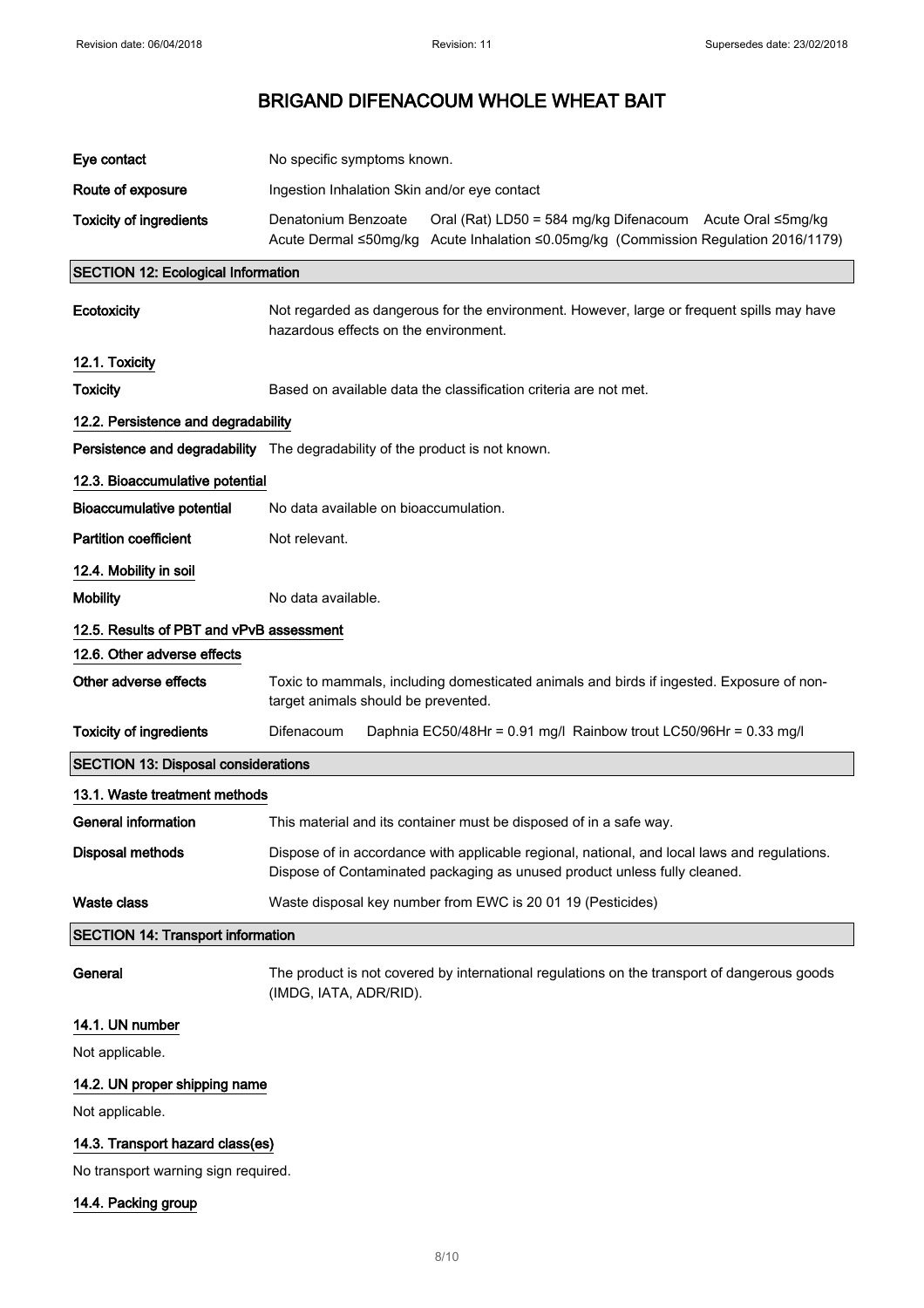Not applicable.

#### 14.5. Environmental hazards

### Environmentally hazardous substance/marine pollutant

No.

### 14.6. Special precautions for user

Not applicable.

### 14.7. Transport in bulk according to Annex II of MARPOL and the IBC Code

Transport in bulk according to Not applicable. Annex II of MARPOL 73/78 and the IBC Code

#### SECTION 15: Regulatory information

#### 15.1. Safety, health and environmental regulations/legislation specific for the substance or mixture

| <b>National regulations</b> | Health and Safety at Work etc. Act 1974 (as amended).<br>The Carriage of Dangerous Goods and Use of Transportable Pressure Equipment<br>Regulations 2009 (SI 2009 No. 1348) (as amended) ["CDG 2009"].<br>EH40/2005 Workplace exposure limits. |
|-----------------------------|------------------------------------------------------------------------------------------------------------------------------------------------------------------------------------------------------------------------------------------------|
| EU legislation              | Regulation (EC) No 1907/2006 of the European Parliament and of the Council of 18<br>December 2006 concerning the Registration, Evaluation, Authorisation and Restriction of<br>Chemicals (REACH) (as amended).                                 |
|                             | Commission Regulation (EU) No 2015/830 of 28 May 2015.                                                                                                                                                                                         |
|                             | Regulation (EC) No 1272/2008 of the European Parliament and of the Council of 16<br>December 2008 on classification, labelling and packaging of substances and mixtures (as<br>amended).                                                       |

## 15.2. Chemical safety assessment

No chemical safety assessment has been carried out.

### Inventories

#### EU - EINECS/ELINCS

None of the ingredients are listed or exempt.

### SECTION 16: Other information

| Abbreviations and acronyms<br>used in the safety data sheet | ADR: European Agreement concerning the International Carriage of Dangerous Goods by<br>Road.             |
|-------------------------------------------------------------|----------------------------------------------------------------------------------------------------------|
|                                                             | ADN: European Agreement concerning the International Carriage of Dangerous Goods by<br>Inland Waterways. |
|                                                             | RID: European Agreement concerning the International Carriage of Dangerous Goods by<br>Rail.             |
|                                                             | IATA: International Air Transport Association.                                                           |
|                                                             | ICAO: Technical Instructions for the Safe Transport of Dangerous Goods by Air.                           |
|                                                             | IMDG: International Maritime Dangerous Goods.                                                            |
|                                                             | CAS: Chemical Abstracts Service.                                                                         |
|                                                             | ATE: Acute Toxicity Estimate.                                                                            |
|                                                             | LC <sub>50</sub> : Lethal Concentration to 50 % of a test population.                                    |
|                                                             | $LD_{50}$ : Lethal Dose to 50% of a test population (Median Lethal Dose).                                |
|                                                             | EC <sub>50</sub> : 50% of maximal Effective Concentration.                                               |
|                                                             | PBT: Persistent, Bioaccumulative and Toxic substance.                                                    |
|                                                             | vPvB: Very Persistent and Very Bioaccumulative.                                                          |